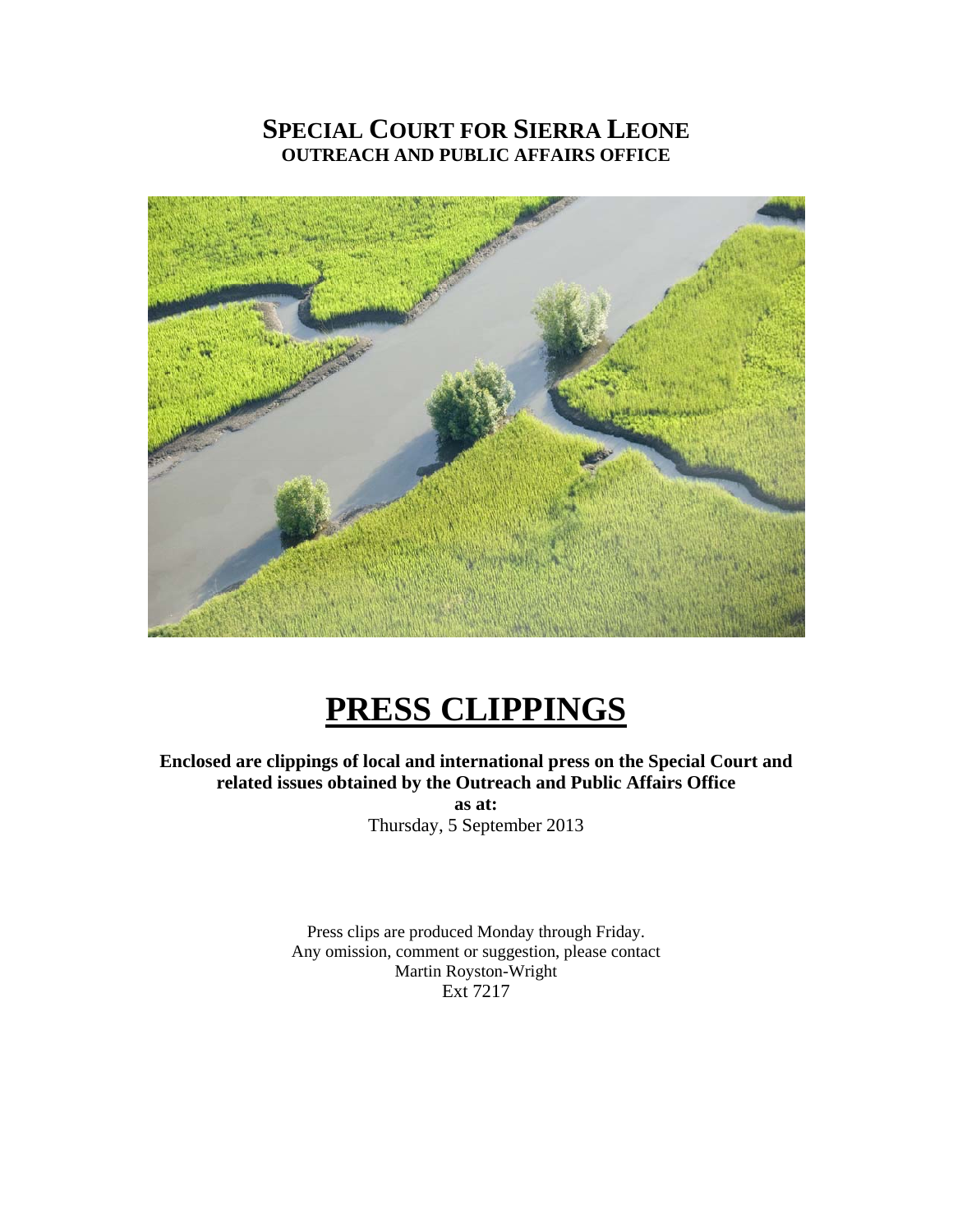| <b>International News</b>                                                               |           |
|-----------------------------------------------------------------------------------------|-----------|
| Special Court Announces Date of Taylor Appeal Judgment / CharlesTaylorTrial.org         | Page 3    |
| Jubilee MPs Want VIP Treatment for Uhuru Kenyatta, William Ruto at The Hague / Standard | Pages 4-5 |
| ICC Prosecutor: Kenya Trials Must Go Ahead / Aljazeera                                  | Pages 6-7 |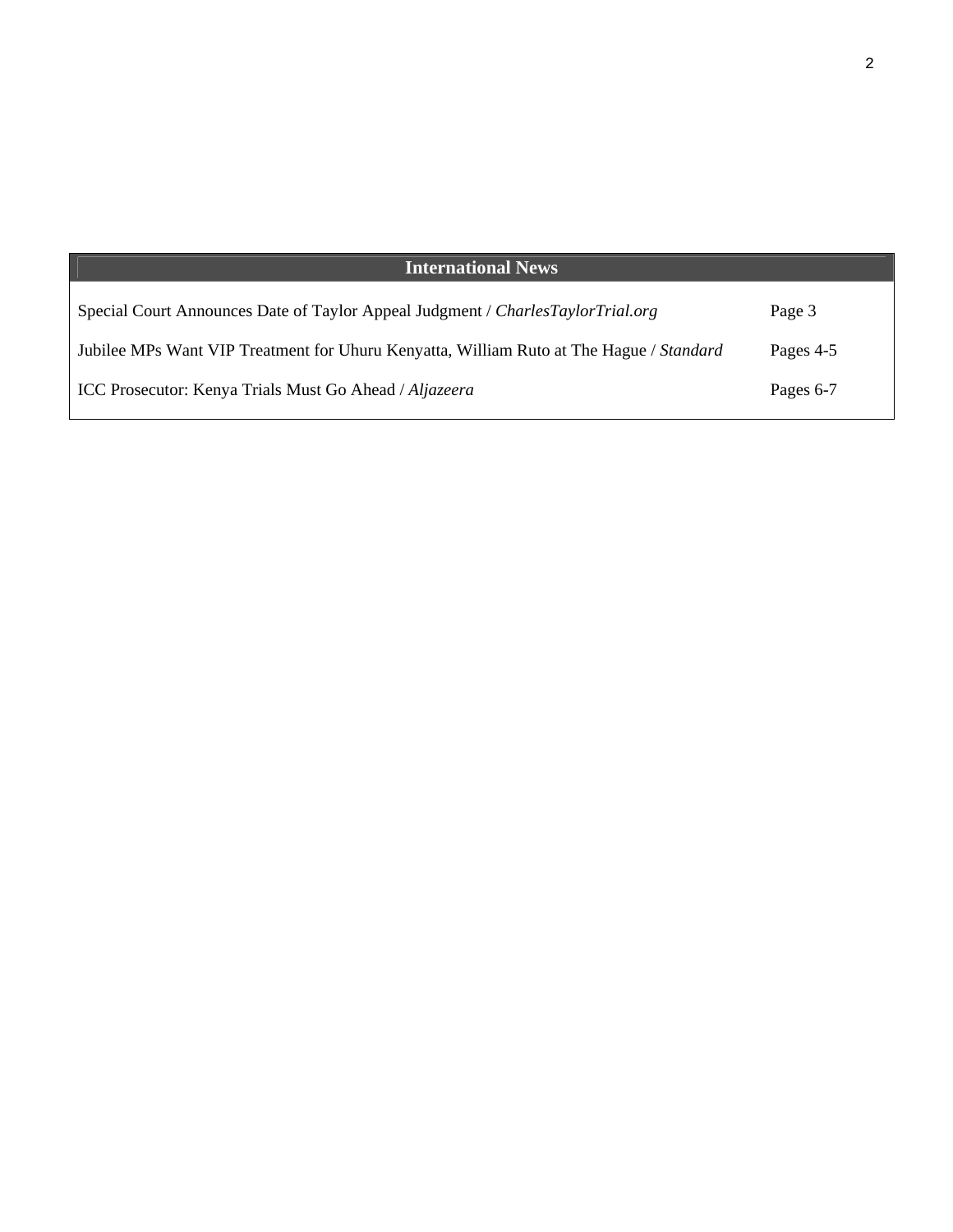# CharlesTaylorTrial.org

Wednesday, 4 September 2013

#### **Special Court Announces Date of Taylor Appeal Judgment**

#### By Taegin Stevenson

The Special Court for Sierra Leone (SCSL) issued a press release stating that the appeal judgment in the Charles Taylor case will be announced on September 26, 2013. In April 2012, SCSL judges convicted Mr. Taylor on 11 counts of war crimes, crimes against humanity, and serious violations of international humanitarian law that occurred from November 1996 to January 2002 during the course of Sierra Leone's civil war. The judges also convicted the former Liberian president of planning, with former RUF leader Sam Bockarie, attacks on Kono, Makeni, and Freetown, which took place in late 1998 and early 1999. He was sentenced to 50 years in prison in May 2012.

On July 19, 2012, both the prosecution and defense teams filed notices of appeal against the findings of the Trial Chamber on Mr. Taylor's conviction and his sentence. The prosecution appealed the Trial Chamber conviction on four grounds, including the Chamber's failure to find Mr. Taylor liable for ordering and instigating the commission of crimes, the failure to find him liable for crimes committed in certain location in five districts on the ground that they fell outside the scope of the indictment, as well as the decision to sentence him to a single term of 50 years. The prosecution originally asked that Mr. Taylor serve an 80 year jail term.

The defense has raised 42 grounds of appeal. The defense disagrees with the findings of the Trial Chamber that Taylor was involved in planning attacks on Kono, Makeni, and Freetown in 1998 and 1999 and that he assisted the commission of crimes by providing medical assistance to rebel forces in Sierra Leone. The defense also argues that the 50 year jail sentence is "manifestly unreasonable," and that the judges "erred" in their failure to consider Taylor's expression of sympathy as grounds of mitigation. Concerns were also raised over irregularities in the proceedings based on the statement made by the Alternate Judge El-Hadj Malick Sow that there had been no deliberations among the judges and that Justice Julia Sebutinde's participation in the proceedings after she had already become a judge of the International Court of Justice was improper.

The Appeals Chamber will announce its judgment at 11:00am on Thursday, September 26, from The Hague. The appeal judgment will mark the conclusion of the trial, which began in June 2007 and saw 94 witnesses testify for the prosecution and 21 for the defense, including Charles Taylor himself, over its duration.

More information on the case, including the Trial Chamber judgment and appeal submissions, is available here.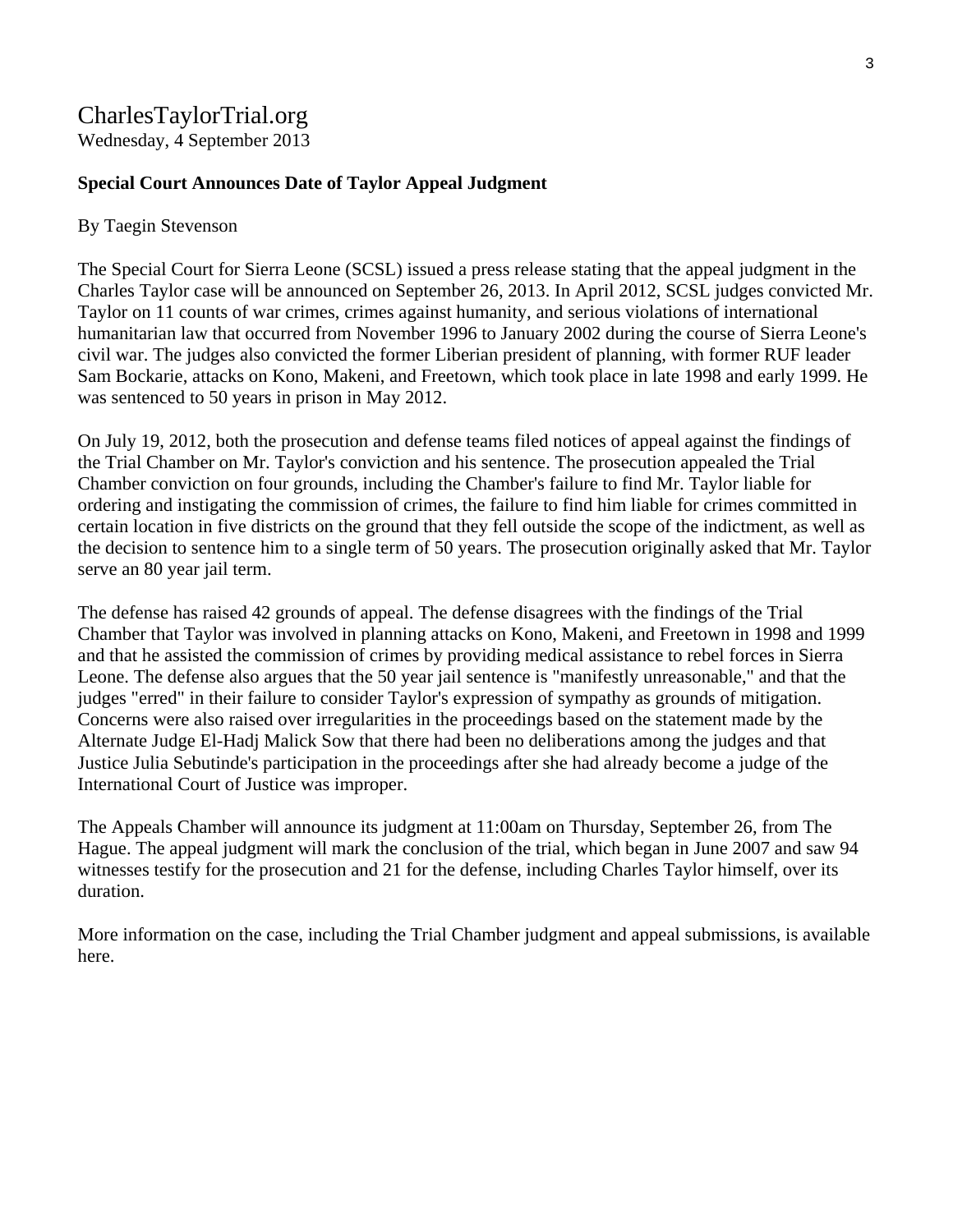Standard (Kenya) Monday, 2 September 2013

#### **Jubilee MPs want VIP treatment for Uhuru Kenyatta, William Ruto at The Hague**



By Geoffrey Mosoku

Nairobi, Kenya: Over 40 MPs from the Jubilee coalition now want President Uhuru Kenyatta and his deputy William Ruto accorded VIP treatment on the onset of their cases at the International Criminal Court (ICC).

The MPs argue that the two were elected popularly by the Kenyan people, whose sovereignty should be respected even as the two struggle to clear their names at The Hague.

The leaders warned ICC not to embarrass the two by treating them as criminals but handle them in dignity having been elected by their country to lead.

"Uhuru and Ruto were democratically elected by the Kenyan people just like elections that took place in USA and other democratic countries; they therefore must be accorded the same respect and treatment including security when their trial begins," Thika Town MP Alice Nganga said.

Othaya's Mary Wambui added; "As the people's elected president and deputy, the ICC should not attempt to humiliate our leaders but accord them VIP treatment and follow other protocol requirements for heads of state and governments."

The legislators said that although the president and his deputy were honouring their dates within the ICC, the court was turning out to be political which now they must deal with politically.

"Acknowledging that President Uhuru Kenyatta and His Deputy William Ruto have agreed to follow the legal process to prepare their case at ICC, we the political leadership will deal with ICC through the political process," Baringo East MP Asman Kamama said.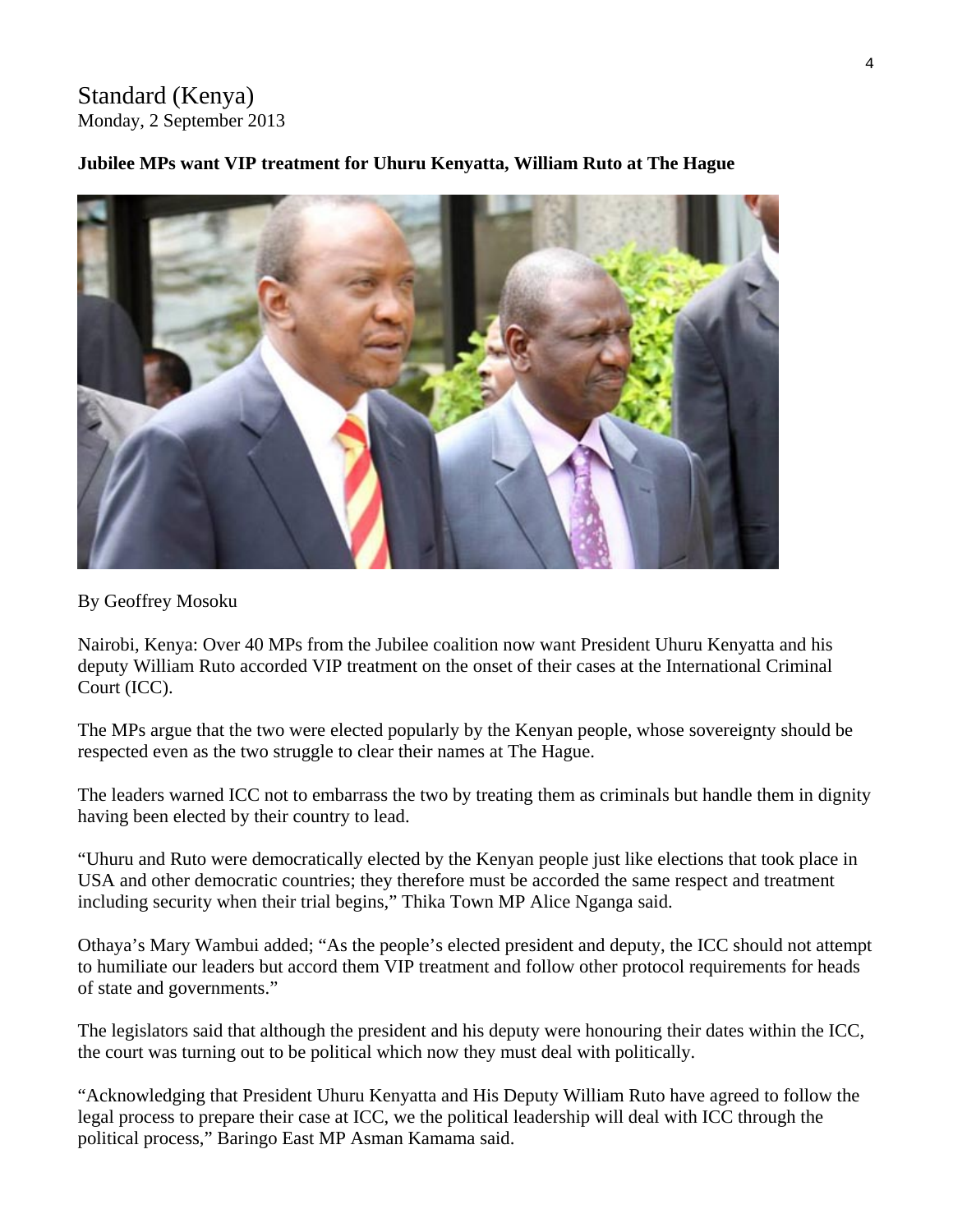"We will face ICC both legally and politically, to unreservedly free Africa from exploitative non reliable partnerships. This is Kenya's Moment. This Africa's enduring renaissance," he added.

Kamama's comments were echoed by his Baringo North counterpart William Cheptumo who said recent events at The Hague were testimony of how the court is political.

"The ICC process is a direct challenge to the sovereignty of the country. The court appears not to be independent institution," Cheptumo said citing the recent ruling that Ruto will not have breaks in between the case to attend to his constitutional mandate in spite of the prosecutor not raising any objection.

The MPs were addressing a press conference at the Serena Hotel Monday when they announced plans to recall the two houses of parliament from recess to discuss the impending trials.

 "We have instructed the two leaders of majority to consult and petition the speakers to convene parliament as soon as possible to discuss this matter," Kamama said adding that the MPs were declaring their unflinching support for the Jubilee government.

Jubilee said they will be moving for the implementation of the resolution by 10th to remove Kenya from ICC by introducing a bill in parliament to repeal the Rome Statute.

Although the ICC has in the past made it clear that even if Kenya were to withdraw from the Rome Statute, it will not affect the case against Uhuru and Ruto, the legislators defended their intended motion saying its meant to cushion not only Kenyans but Africans from future 'onslaughts by imperialists' hiding under the cover of ICC.

Over one hundred MPs from the ruling coalition intend to accompany Ruto to The Hague next week, for his case which is slated for Tuesday September 10.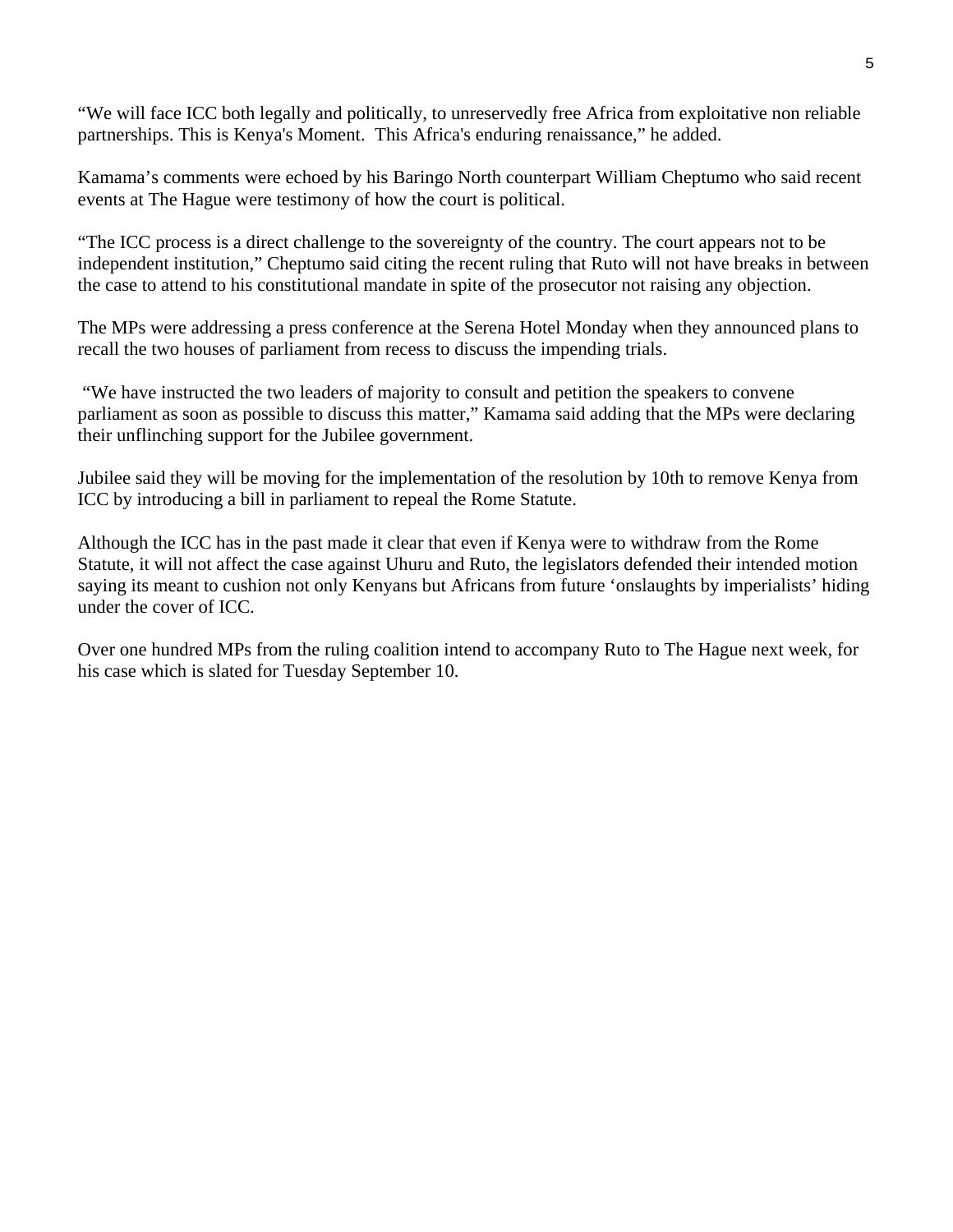## Aljazeera Thursday, 5 September 2013

### **ICC prosecutor: Kenya trials must go ahead**

Court says Justice must run its course against Kenya's president and deputy, as Kenyan MPs debate court membership.

Justice must run its course in the cases against Kenya's president and deputy president, the International Criminal Court's prosecutor said, ahead of a vote in Kenya's parliament on whether to withdraw from the Hague-based court.



Kenyan president Uhuru Kenyatta and his deputy William Ruto are a ccused of orchestrating violence after elections in 2007 in which 1,200 people lost their lives.

*President Uhuru Kenyatta (L) and deputy president William Ruto (R) face charges of crimes against humanity [EPA]* 

"The judicial process is now in motion at the International Criminal Court. Justice must run its course," said Fatou Bensouda, the court's chief prosecutor, in a video statement on the court's website, on Thursday.

Ruto's trial comes about two months ahead of that of Kenyatta, who faces five charges of crimes against humanity, including murder, rape, persecution and deportation.

Both Kenyatta and Ruto have said they will cooperate fully with the court and deny the charges against them.

Also due to appear in The Hague is radio boss Joshua Arap Sang, accused of inciting violence.

Al Jazeera's Catherine Soi, reporting from Nairobi, said: "More will happen after the motion is passed," adding that another bill will be presented to parliament which then needs to be signed off by the president.

Regarding popular support for the motion, she went on to say, "It really depends on which side you look at. The ruling coalition says this debate is being supported, but surveys show that Kenyans don't want hteir own country to pull out of the court."